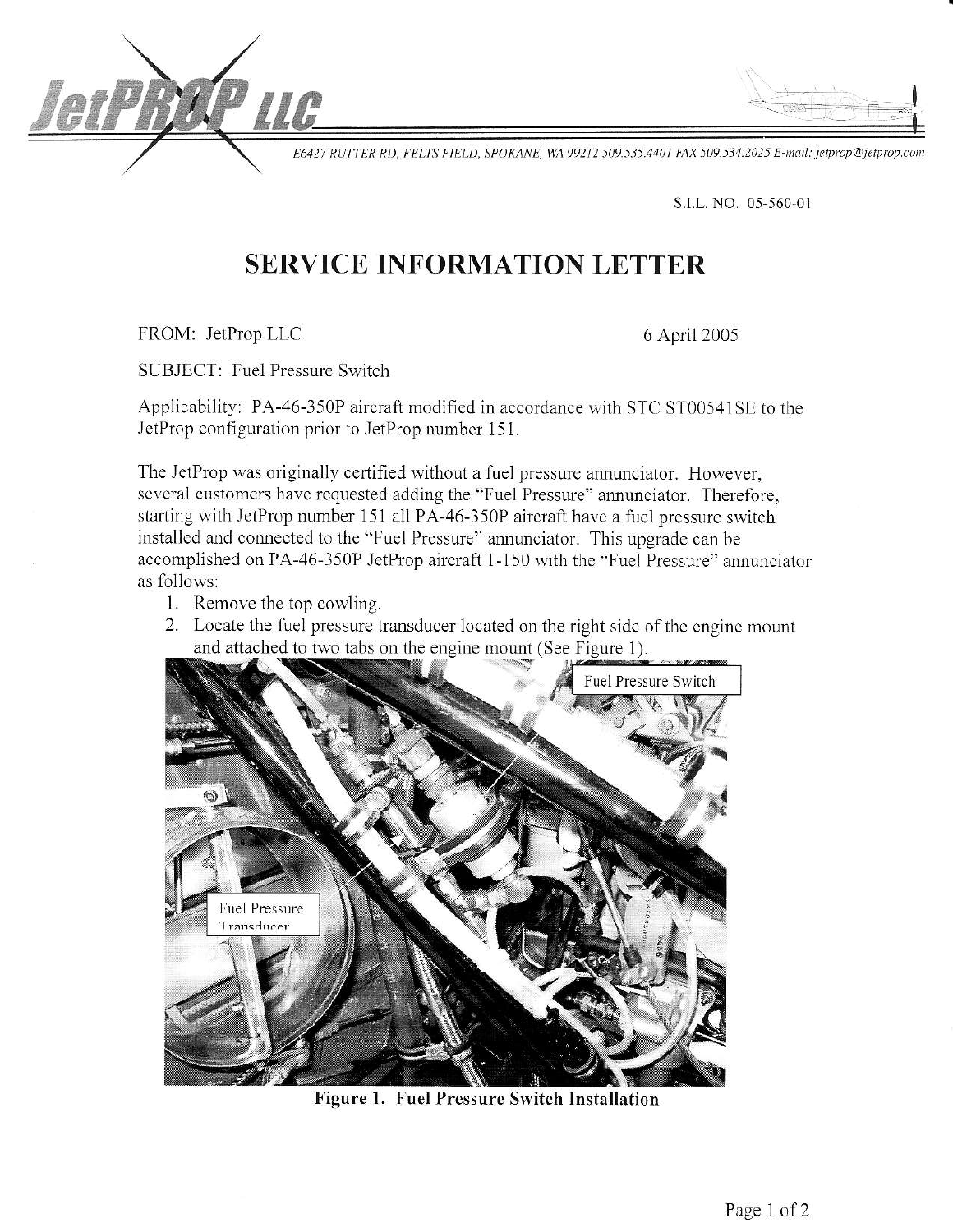- 3. Disconnect the fuel line at the fuel pressure transducer and install a tee and the hardware and fuel pressure switch as shown in Figure 1 and Drawing 560.08.600 Rev E (Attachment 1).
- 4. The wiring for the "Fuel Pressure" annunciator is in accordance with the original Piper electrical schematics. (The electrical connections are the same even though the fuel pressure switch has been relocated.) In 1996 Piper changed the bulkhead fitting so there are two different schematics for the different years attached. Refer to the appropriate electrical schematic attached to this service letter.
- 5. Route wire Q14820 from the fuel pressure switch through the firewall to connector P402. Connector P402 is located in the forward baggage compartment approximately 12 inches to the right side of centerline at the top of the pressure bulkhead. (The interior of the forward baggage compartment will have to be removed to gain access to the connector.) Wire Q14B20 will go to pin  $k$  "little k" (SN 4636021 and up) or pin 4 (all others) in connector P402.
- 6. Route wire Q14A20N from the fuel pressure switch to the engine ground block located on the upper right corner of the frrewall.
- 7. Check that the wire and the pressure switch are secure.
- 8. Perform a functional check and leak check. With battery power "on" the "Fuel Pressure" annunciator should be illuminated. Turn one of the header tank fuel pumps on and check that the fuel pressure on the fuel pressure gauge is indicating approximately 20 psi and that the "Fuel Pressure" annunicator is no longer illuminated. Check for any leaks around the fuel pressure switch and transducer.
- 9. After satisfactorily passing the functional and leak checks in step 8, turn the header tank pump and batteries off.
- 10. Install the forward baggage compartment interior and the top cowling.
- I 1. Make a logbook entry reflecting that JetProp Service Letter 05-560-01 has been complied with.

If there are any questions, please contact Rich Runyon in Engineering or Curtis Vandegriffe the chief of maintenance at (509) 535-440L

Rocket Engineering is dedicated to continuing to improve the JetProp DLX Conversion and to supporting our customers.

Sincerely. Darwin C. Conrad

President JetPROP, LLC

### Attachments

- 1. Drawing 560.08.600
- 2. Piper Schematics 9l-28-20
- 3. Fuel Pressure Annunciator Upgrade Kit Part Listing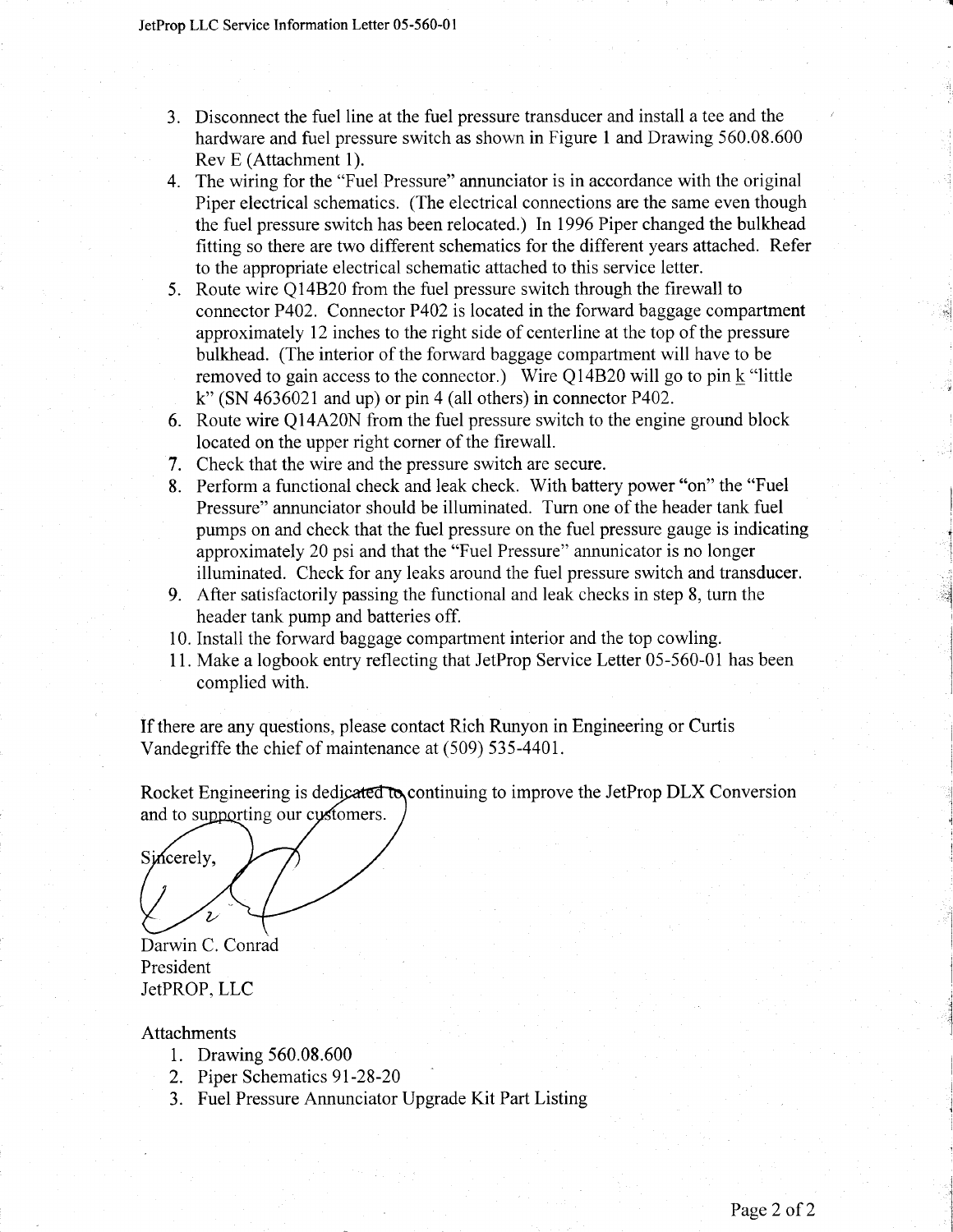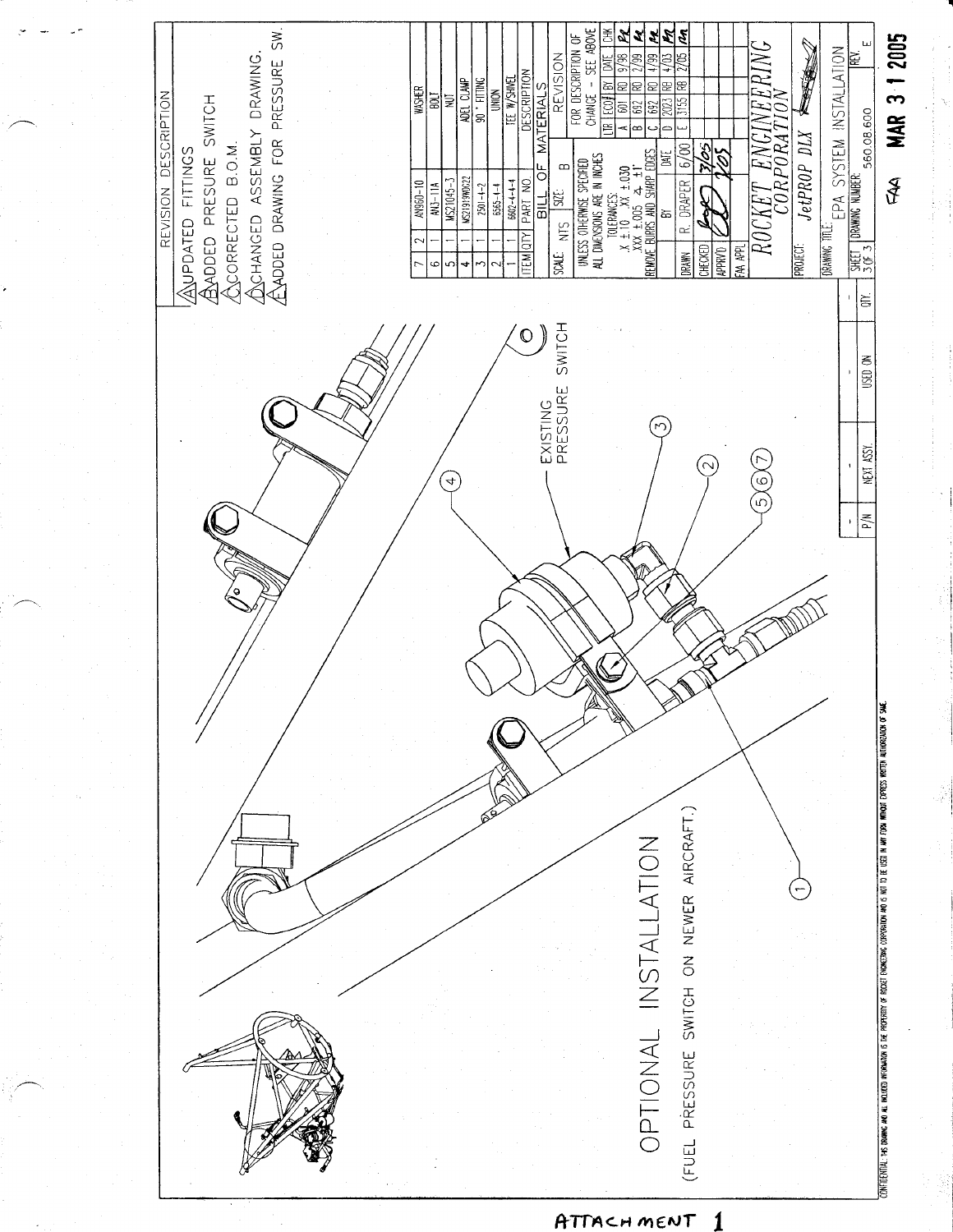#### THE NEW PIPER AIRCRAFT, INC. PA-46-350P, MALIBU MIRAGE **MAINTENANCE MANUAL**



4636021 and up

91-28-20 PAGE 4 **Feb 1/00** 

### 5113

 $\ell$  .

A.

ATTACHMENT 2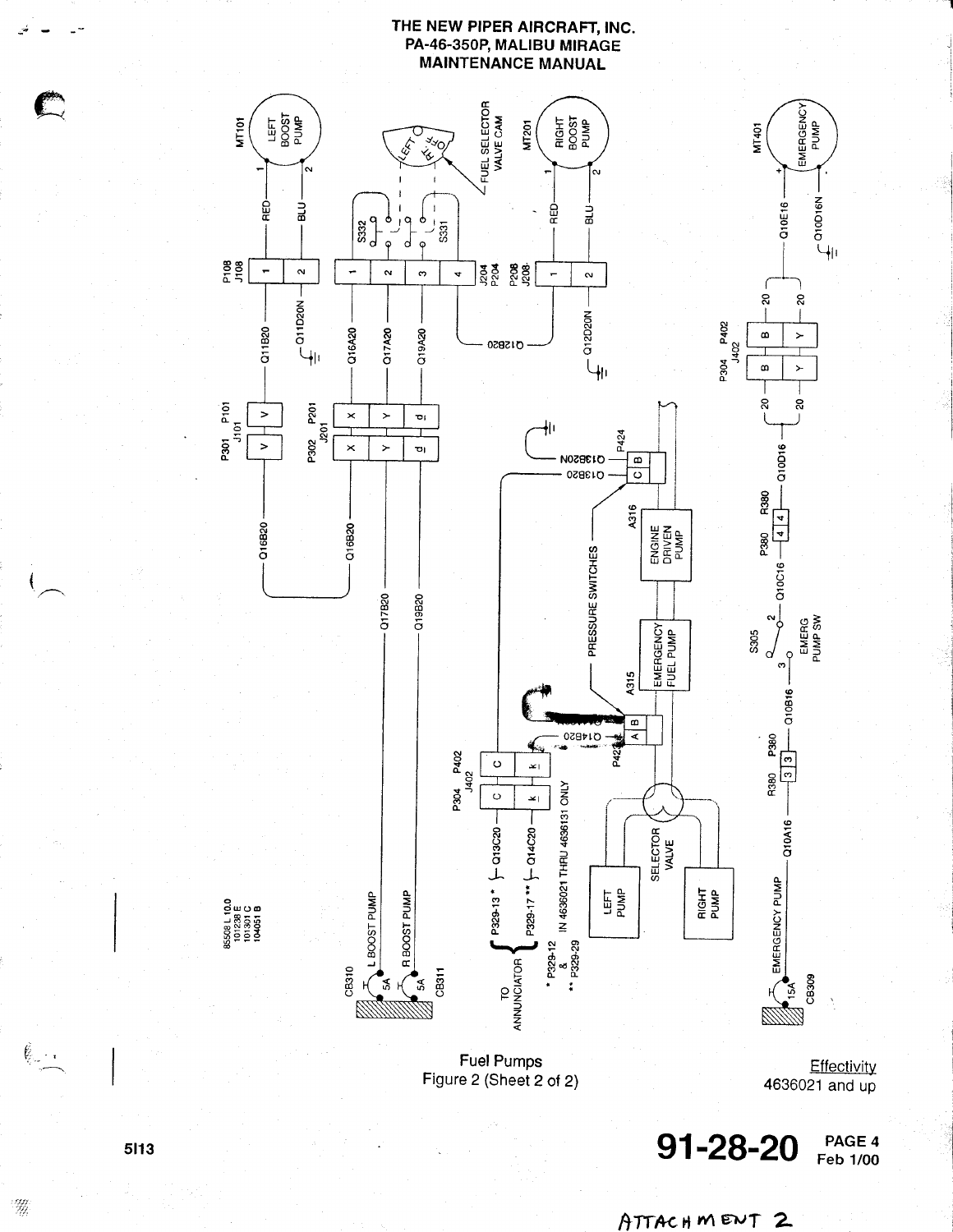#### PIPER AIRCRAFT PA-46-310P / 350P **MAINTENANCE MANUAL**



91-28-20

**PAGE 5**<br>Jul 1/98

ATTACHMENT 2

6D7